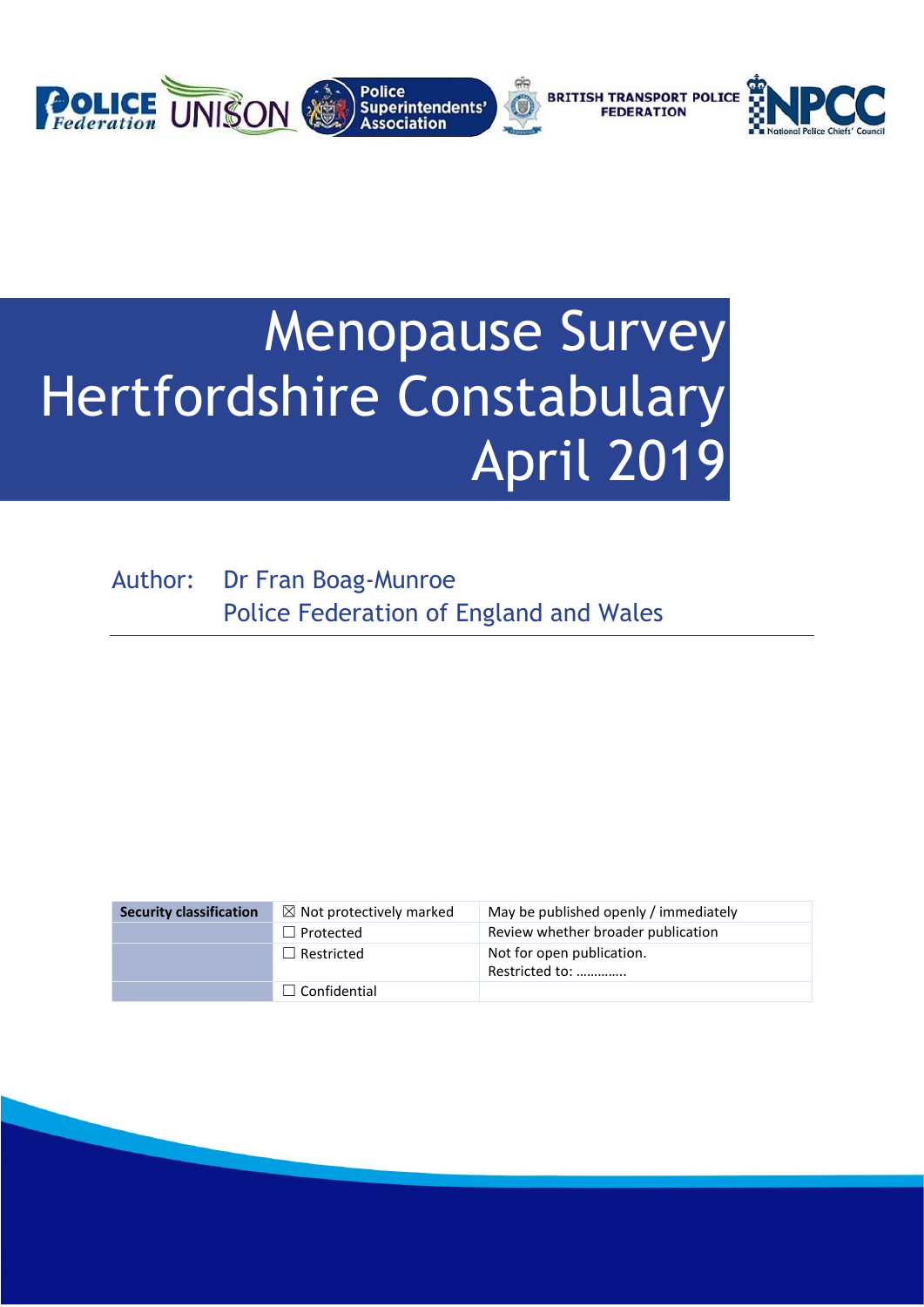## **Contents**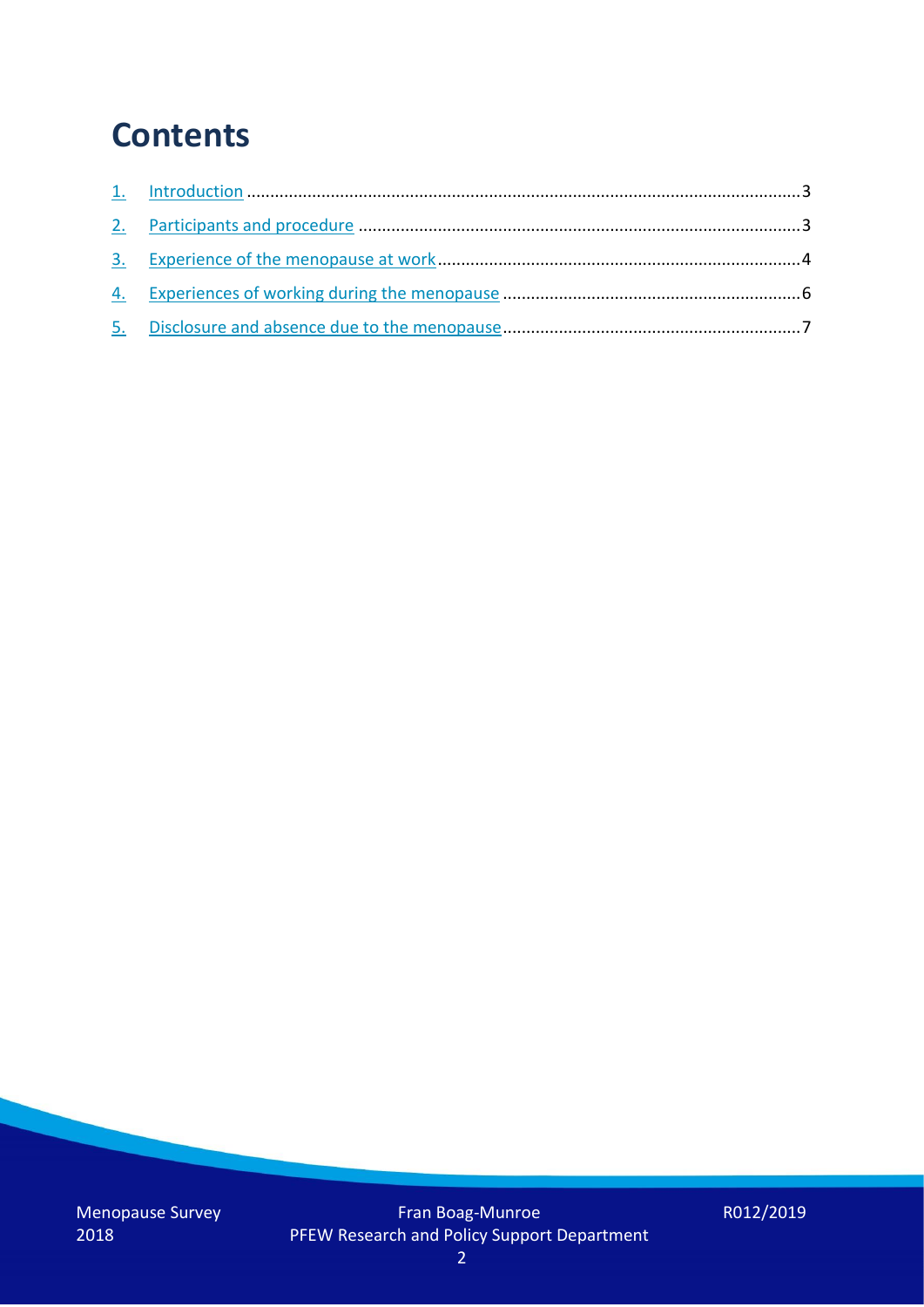## **1. Introduction**

The Menopause Survey was the first of its kind to examine the experiences and awareness of the menopause amongst police officers and police staff at a national level in England and Wales. In particular, it looked at the experiences of individuals who have either gone through or are going through the menopause, as well as the experiences and awareness of managers and supervisors in terms of supporting individuals who are going through the menopause.

This report provides an overview of some of the key findings from the survey for Hertfordshire Constabulary.

## **2. Participants and procedure**

Overall 69 responses were received from respondents in Hertfordshire Constabulary. 52% of responses were from police officers and 48% were from police staff.

50 respondents completed questions about their experiences of the menopause at work. 24 respondents answered questions relevant to line managers and supervisors (there was an overlap of 11 respondents who completed both sets of questions). A further 6 responses were received from other respondents within Hertfordshire Constabulary (i.e. respondents without personal experience of the menopause or managerial responsibilities.

This report only provides a summary of responses to questions about the experience of the menopause at work. Due to the smaller number of respondents who answered questions relevant to line managers or questions relevant to individuals who do not have personal experience of the menopause, these responses have not been reported below, however they have been included within the national statistics.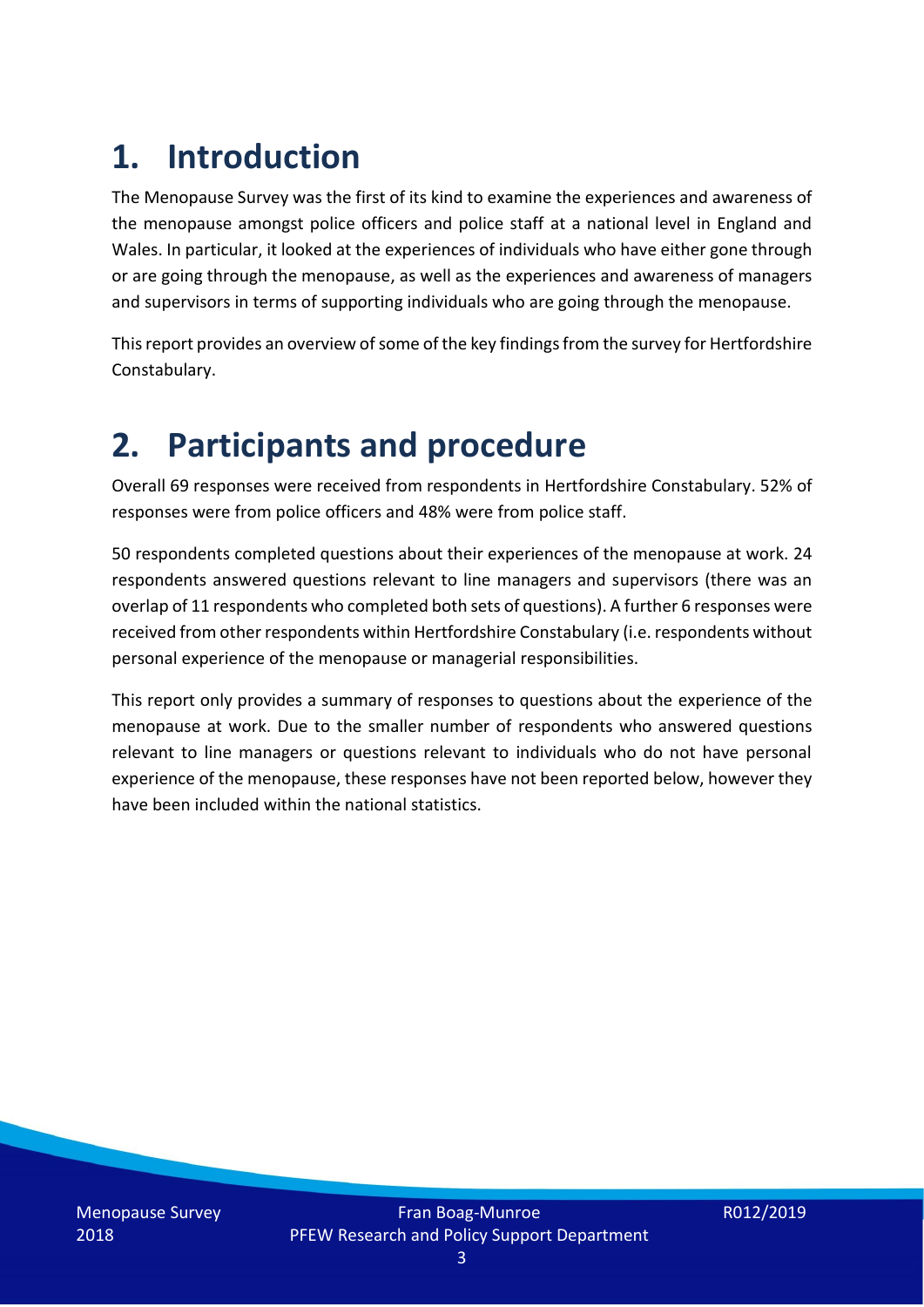## **3. Experience of the menopause at work**

84% of respondents in Hertfordshire Constabulary said that symptoms of the menopause were either moderately or extremely problematic. This is higher than the national average, where 76% of respondents reported that symptoms of the menopause were moderately or extremely problematic.



Respondents were asked about the aspects of their working environment that made coping with symptoms of the menopause moderately or extremely difficult. The proportion of respondents in Hertfordshire Constabulary who reported that these aspects of their working environment made coping moderately or extremely difficult are presented in Table 1 below, along with the corresponding proportions for the country as a whole.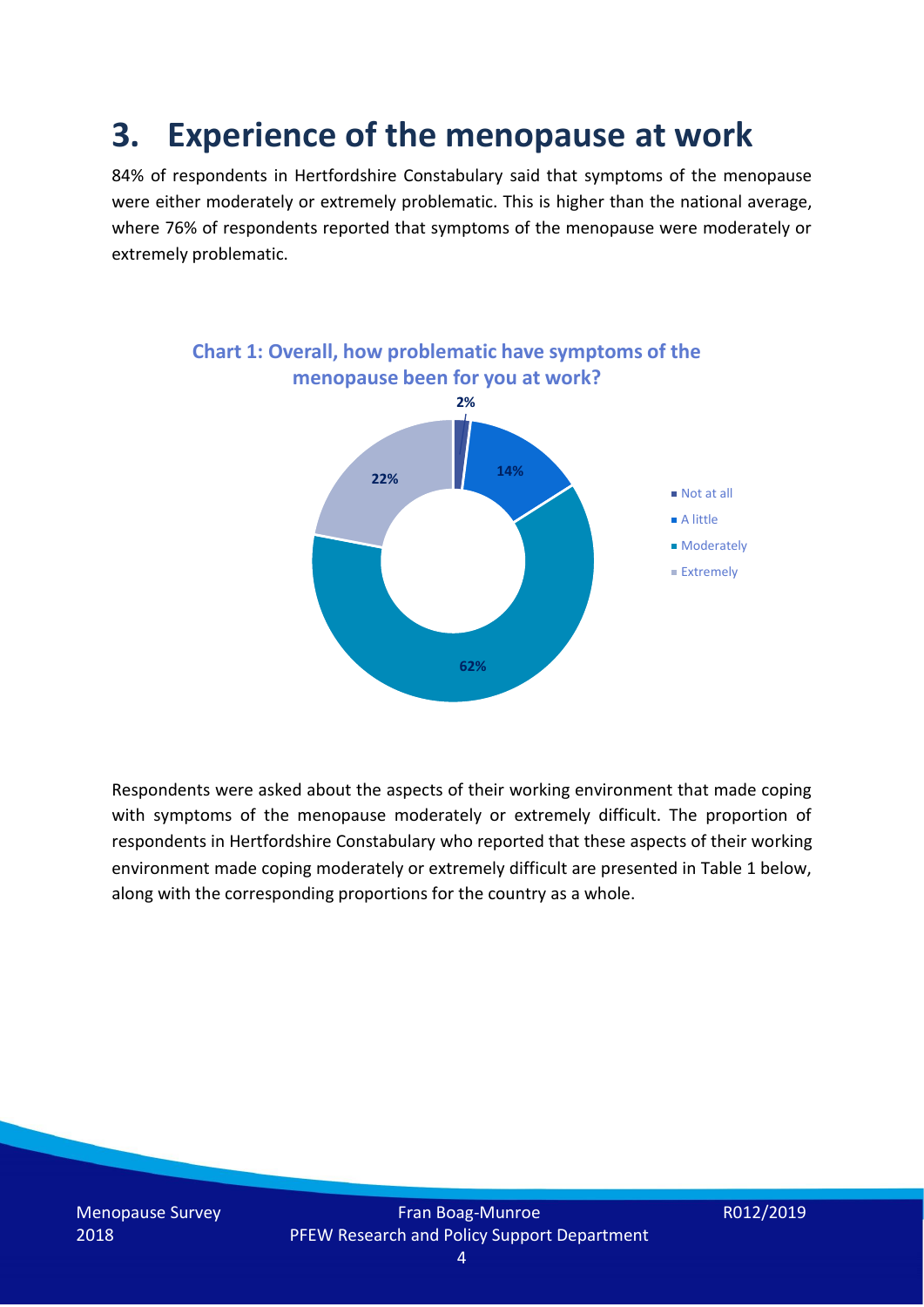Table 1: Aspects of the working environment (where applicable) that made coping with symptoms of the menopause moderately or extremely difficult

|                                   | <b>Hertfordshire Constabulary</b> | <b>National Sample</b> |
|-----------------------------------|-----------------------------------|------------------------|
| <b>Recalling detailed</b>         | 47%                               | 50%                    |
| information                       |                                   |                        |
| <b>Having to work shifts</b>      | 29%                               | 33%                    |
| <b>Having fixed working hours</b> | 12%                               | 20%                    |
| The temperature of your           | 72%                               | 61%                    |
| working environment               |                                   |                        |
| Inadequate opportunity to         | 62%                               | 57%                    |
| control ventilation in your       |                                   |                        |
| working environment               |                                   |                        |
| Inadequate access to toilet       | 16%                               | 16%                    |
| <b>facilities</b>                 |                                   |                        |
| <b>Shared offices/workspaces</b>  | 28%                               | 27%                    |
| The physical demands of           | 22%                               | 26%                    |
| the job                           |                                   |                        |
| The design of uniforms            | 16%                               | 23%                    |
| The pressure of tight             | 36%                               | 32%                    |
| deadlines                         |                                   |                        |
| <b>Your workload</b>              | 37%                               | 38%                    |
| <b>Not being office-based</b>     | 6%                                | 9%                     |
| <b>Having to make difficult</b>   | 26%                               | 26%                    |
| decisions within your job         |                                   |                        |
| <b>Having to attend formal</b>    | 22%                               | 18%                    |
| meetings                          |                                   |                        |
| <b>Having to maintain your</b>    | 8%                                | 18%                    |
| position for long periods         |                                   |                        |
| without relief                    |                                   |                        |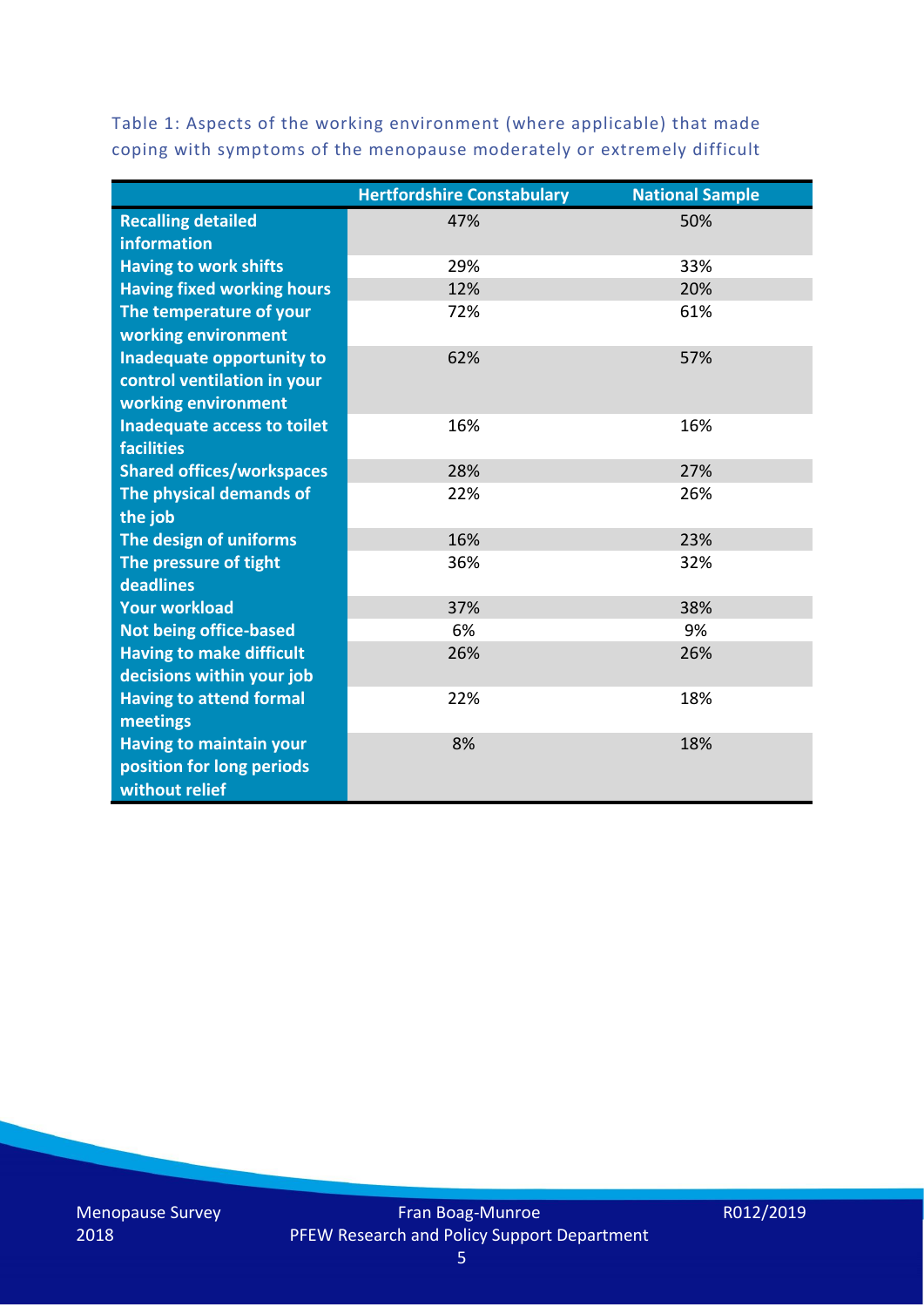## **4. Experiences of working during the**

### **menopause**

48% of respondents in Hertfordshire Constabulary said that they felt that their job performance had been negatively affected by the menopause. This is higher than the national sample, where 46% felt that their job performance had been negatively affected by the menopause.

31% of respondents felt that the menopause had negatively affected their manager's and colleagues' views on their competence at work. Within the national sample, 21% of respondents who had either gone through or were going through the menopause felt this way.

30% of respondents in Hertfordshire Constabulary said that they had considered leaving because they have found it difficult to deal with the menopause at work. This is higher than the national average, where 20% of respondents said that they had considered leaving as a result of the menopause.



#### **Chart 2: Experiences of work as a result of the menopause**